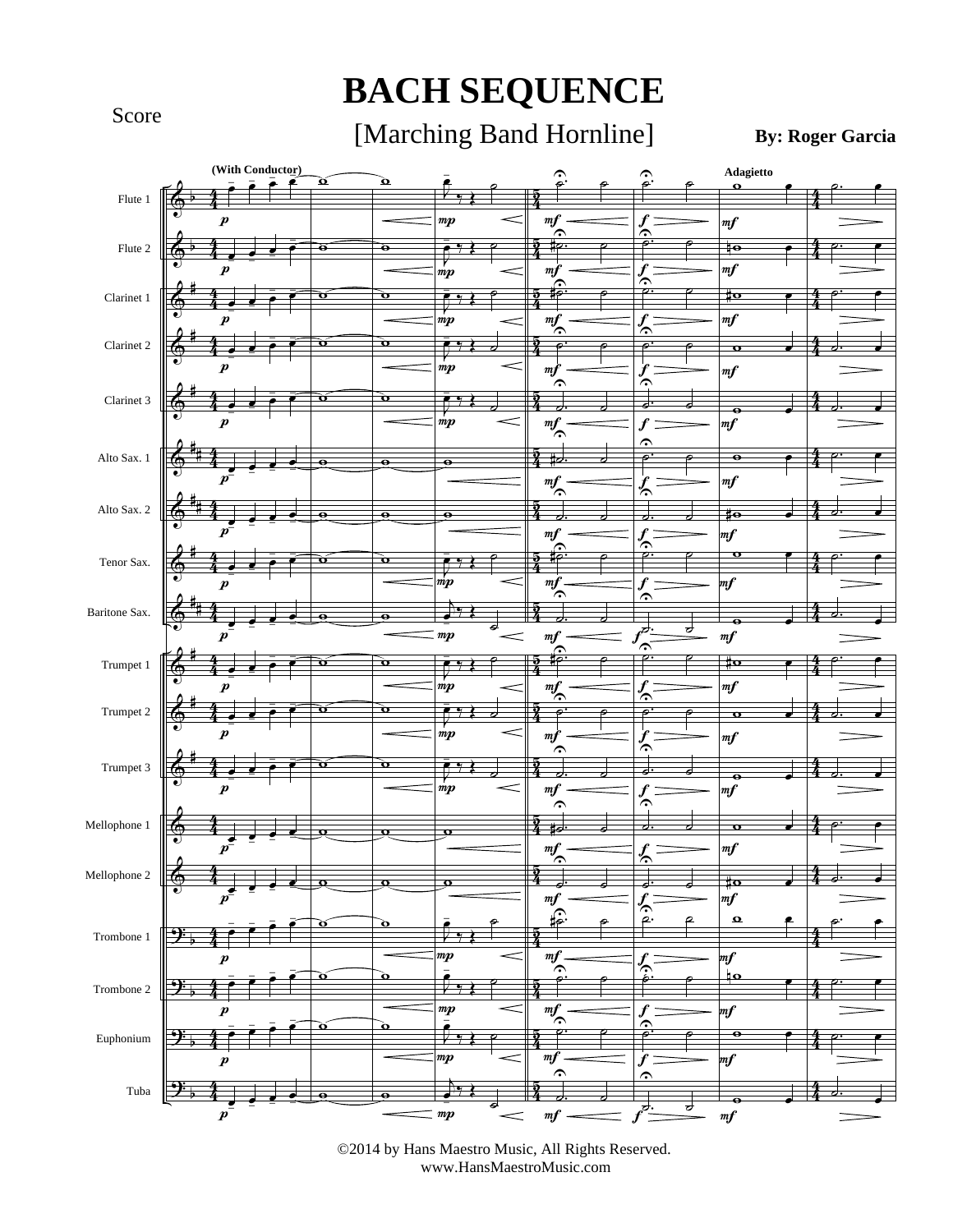#### BACH SEQUENCE

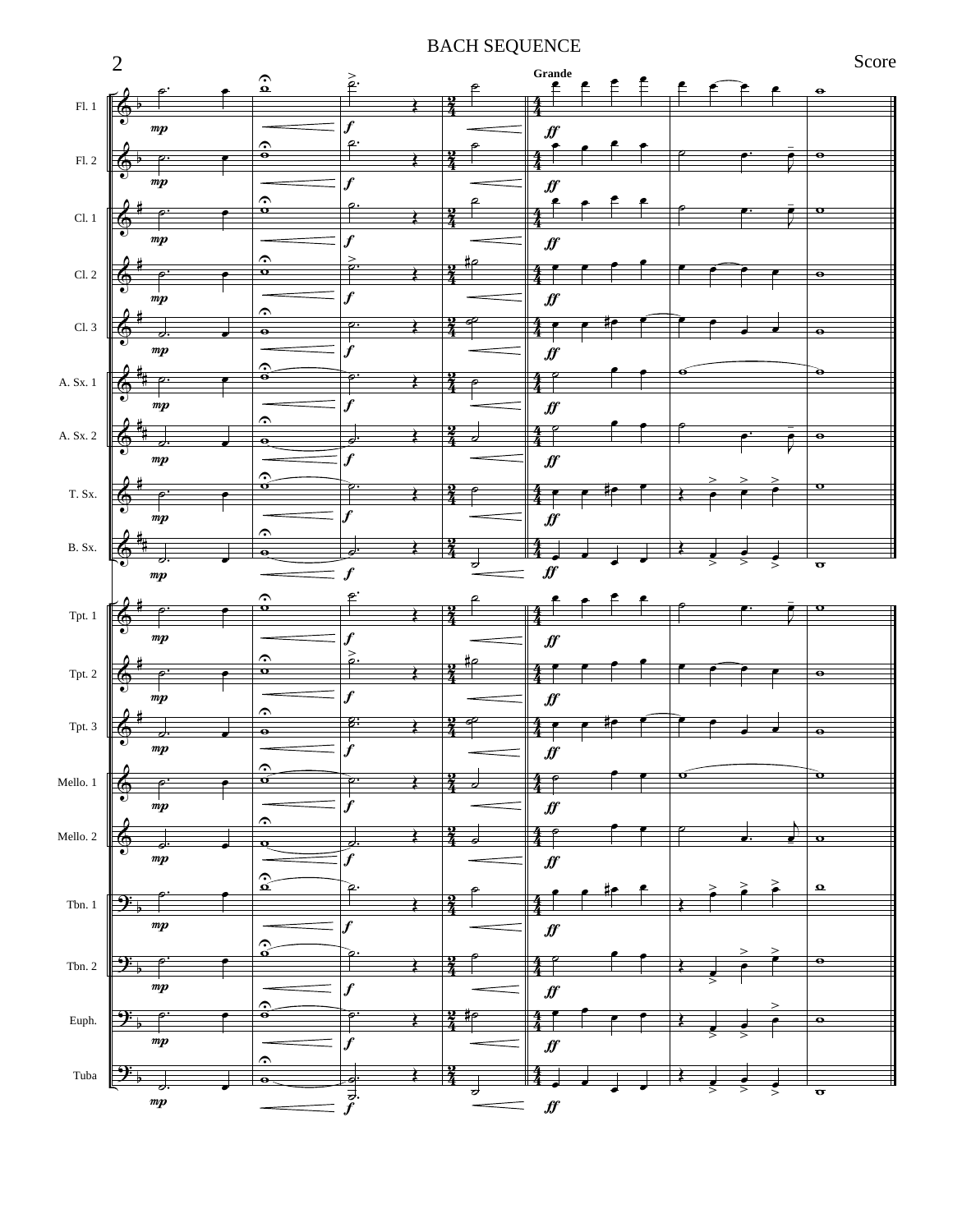#### **BACH SEQUENCE**

[Marching Band Hornline]

**By: Roger Garcia**



©2014 by Hans Maestro Music, All Rights Reserved. www.HansMaestroMusic.com

Flute 1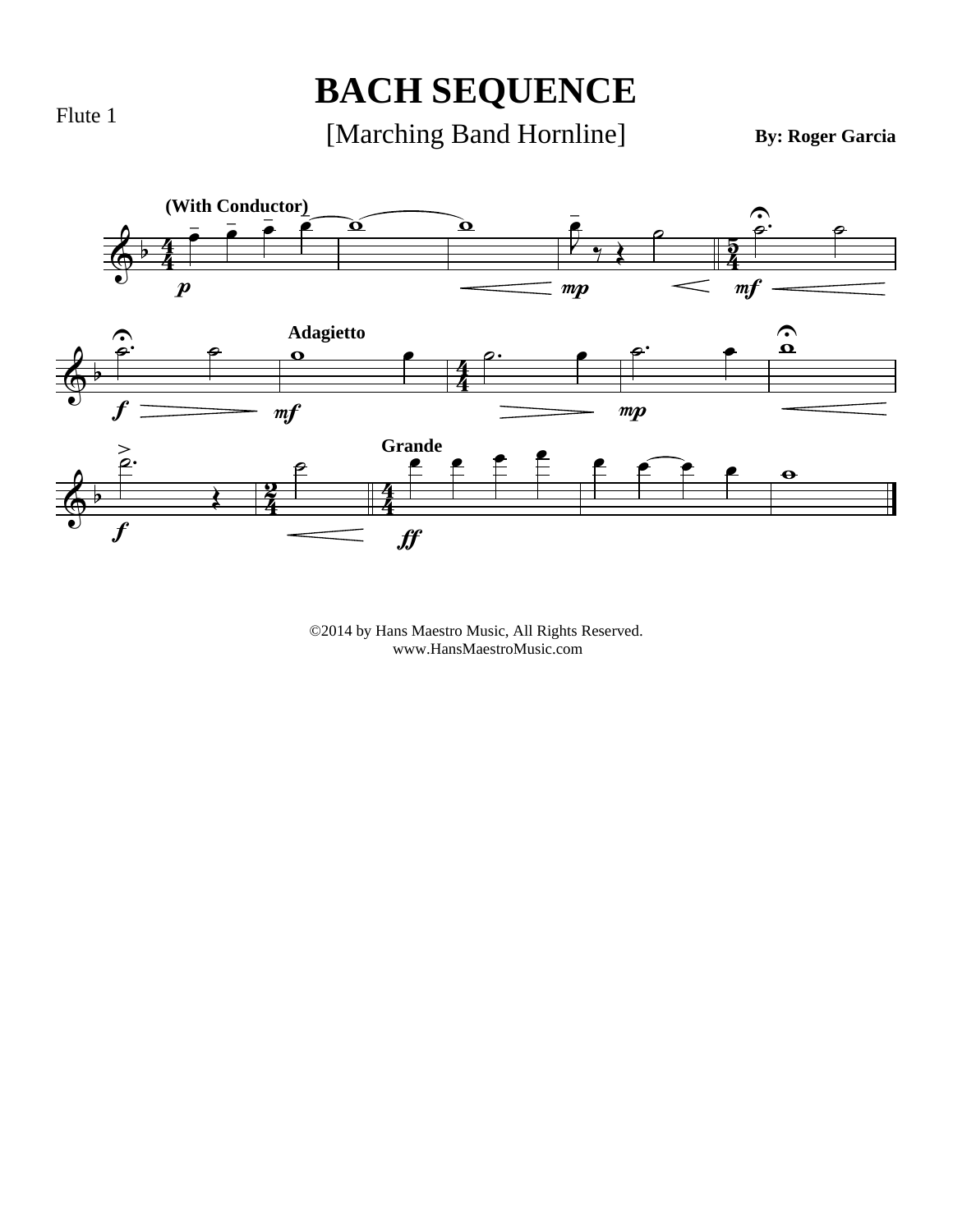# **BACH SEQUENCE**

[Marching Band Hornline]

**By: Roger Garcia**

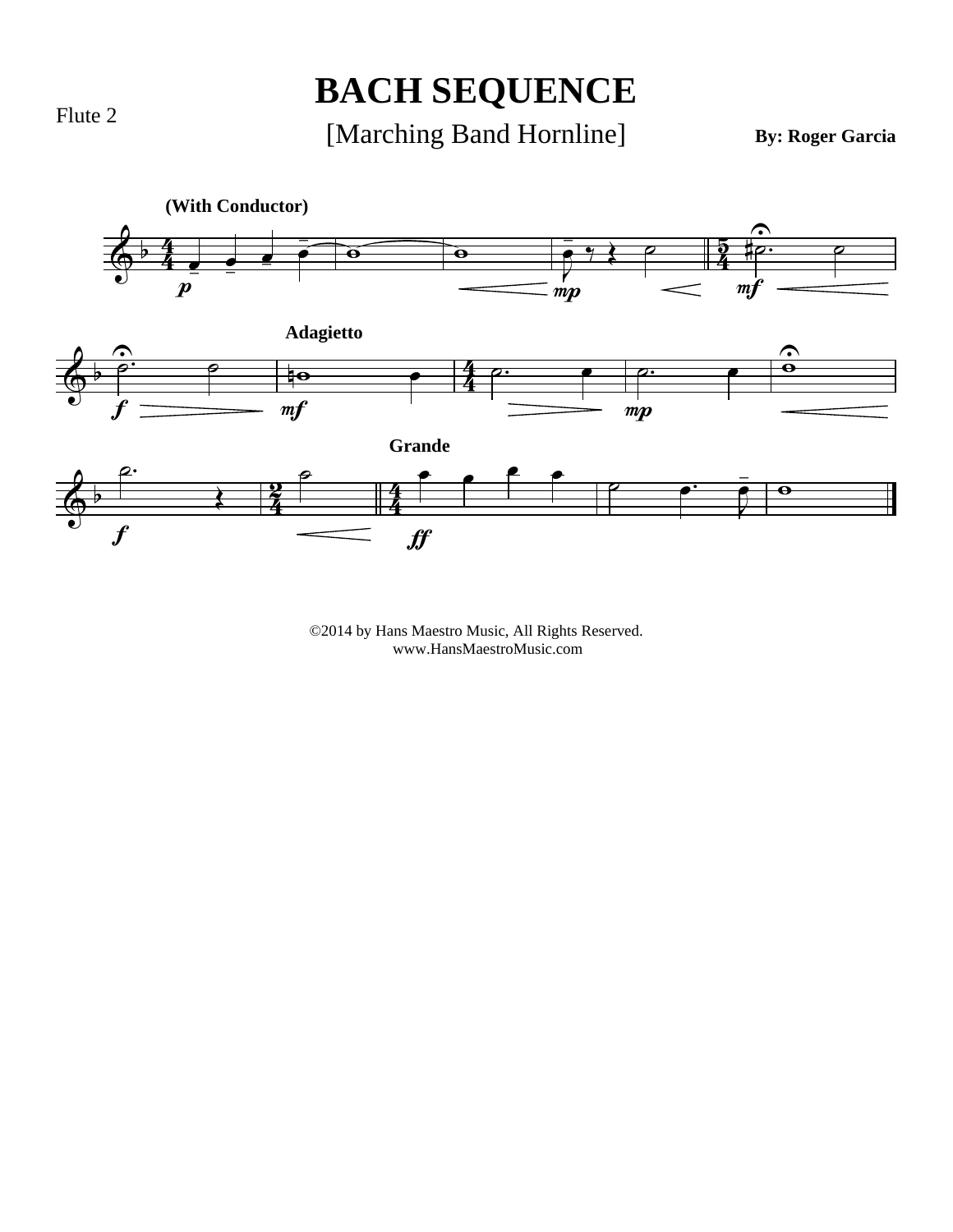Clarinet 1

## **BACH SEQUENCE**

[Marching Band Hornline]

**By: Roger Garcia**

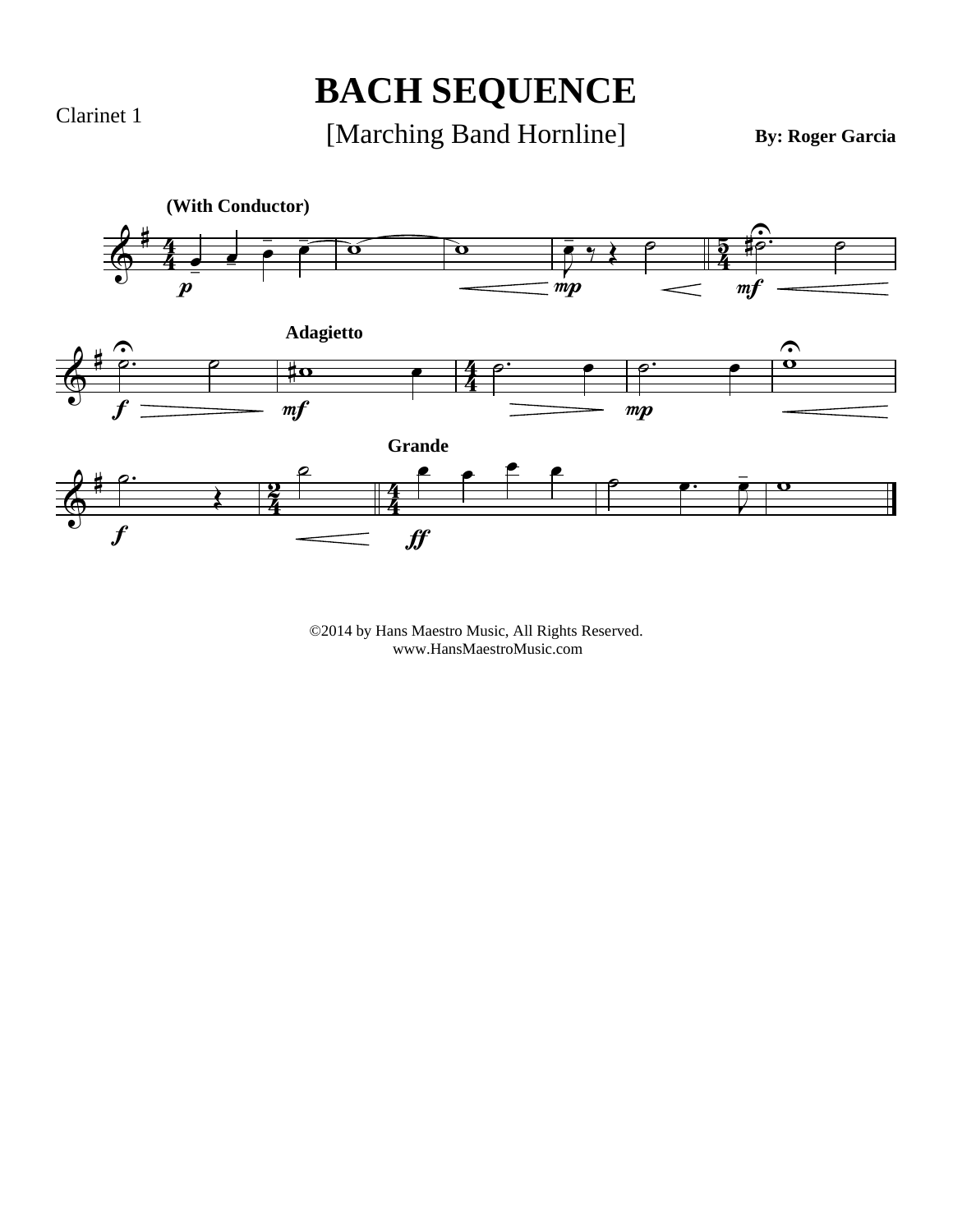Clarinet 2

## **BACH SEQUENCE**

[Marching Band Hornline]

**By: Roger Garcia**

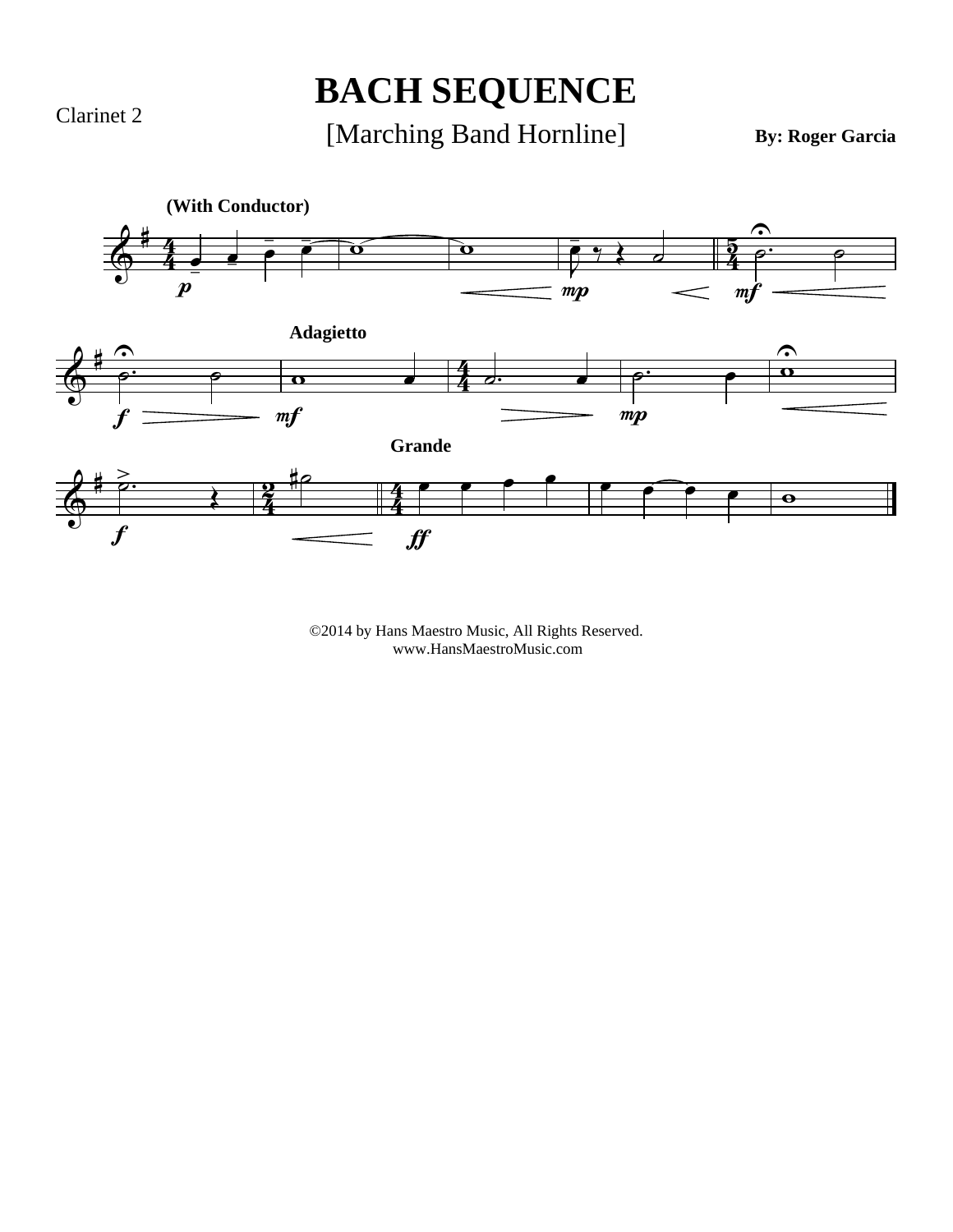Clarinet 3

## **BACH SEQUENCE**

#### [Marching Band Hornline]

**By: Roger Garcia**

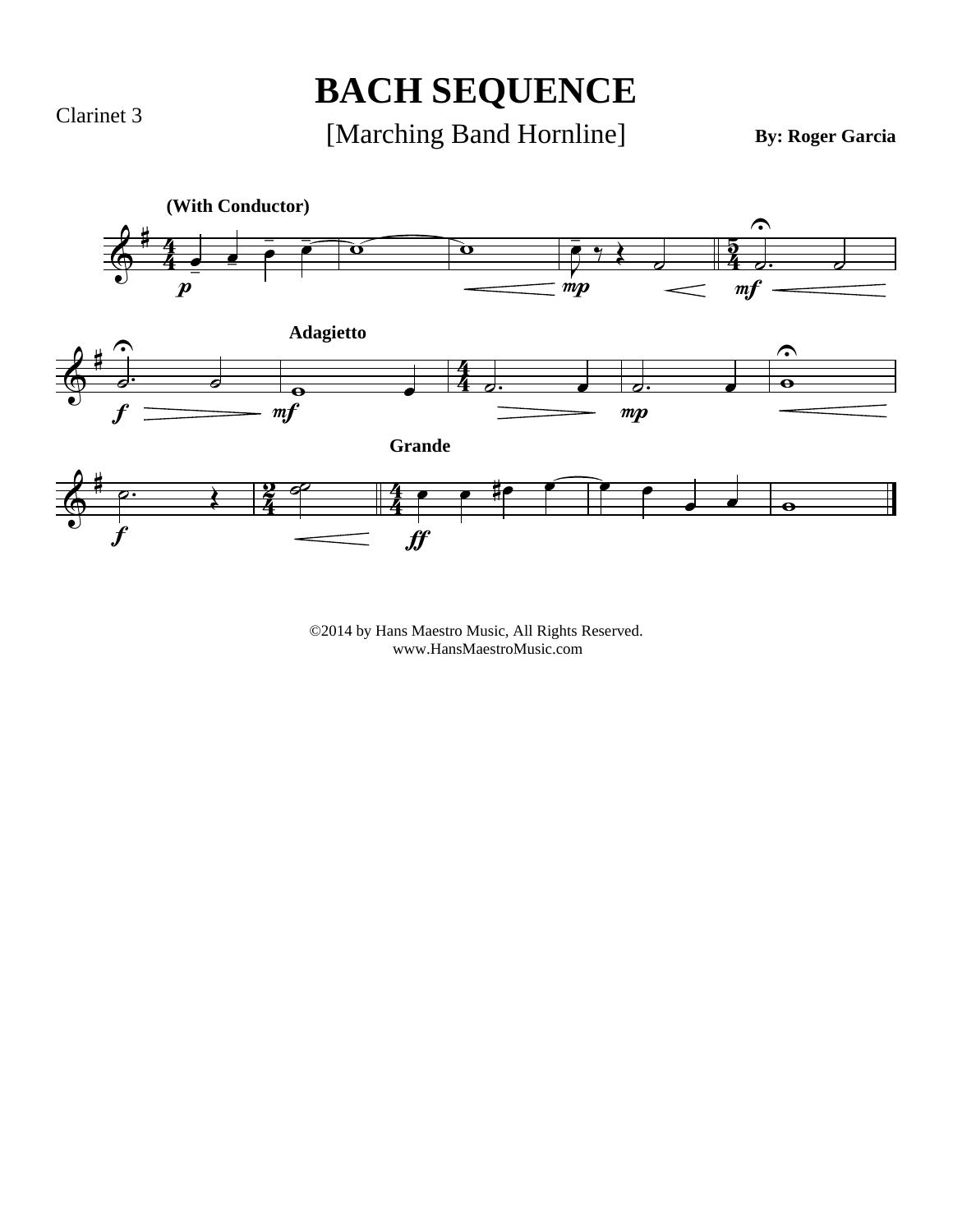Alto Sax. 1

#### **BACH SEQUENCE**

[Marching Band Hornline]

**By: Roger Garcia**

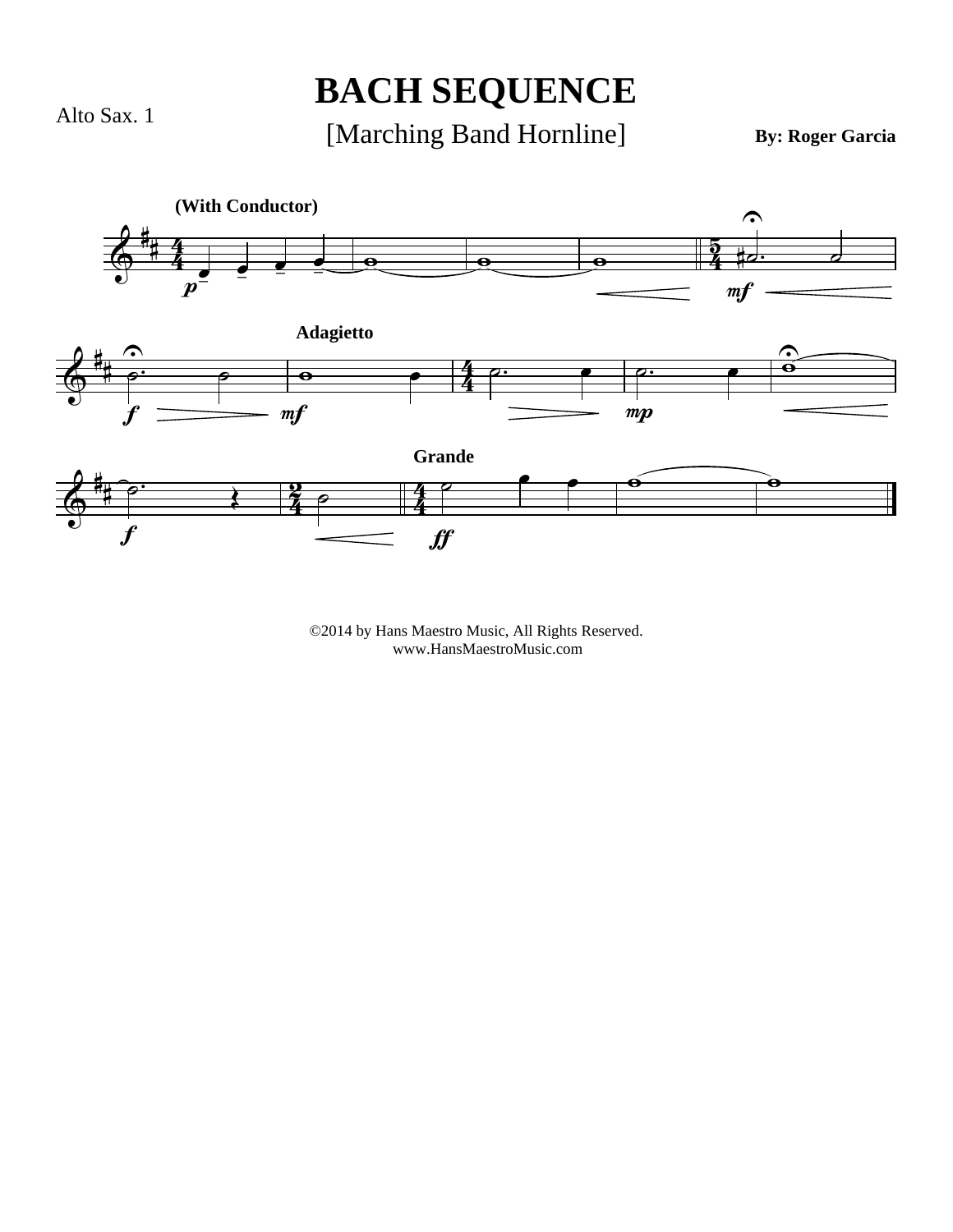Alto Sax. 2

## **BACH SEQUENCE**

[Marching Band Hornline]

**By: Roger Garcia**

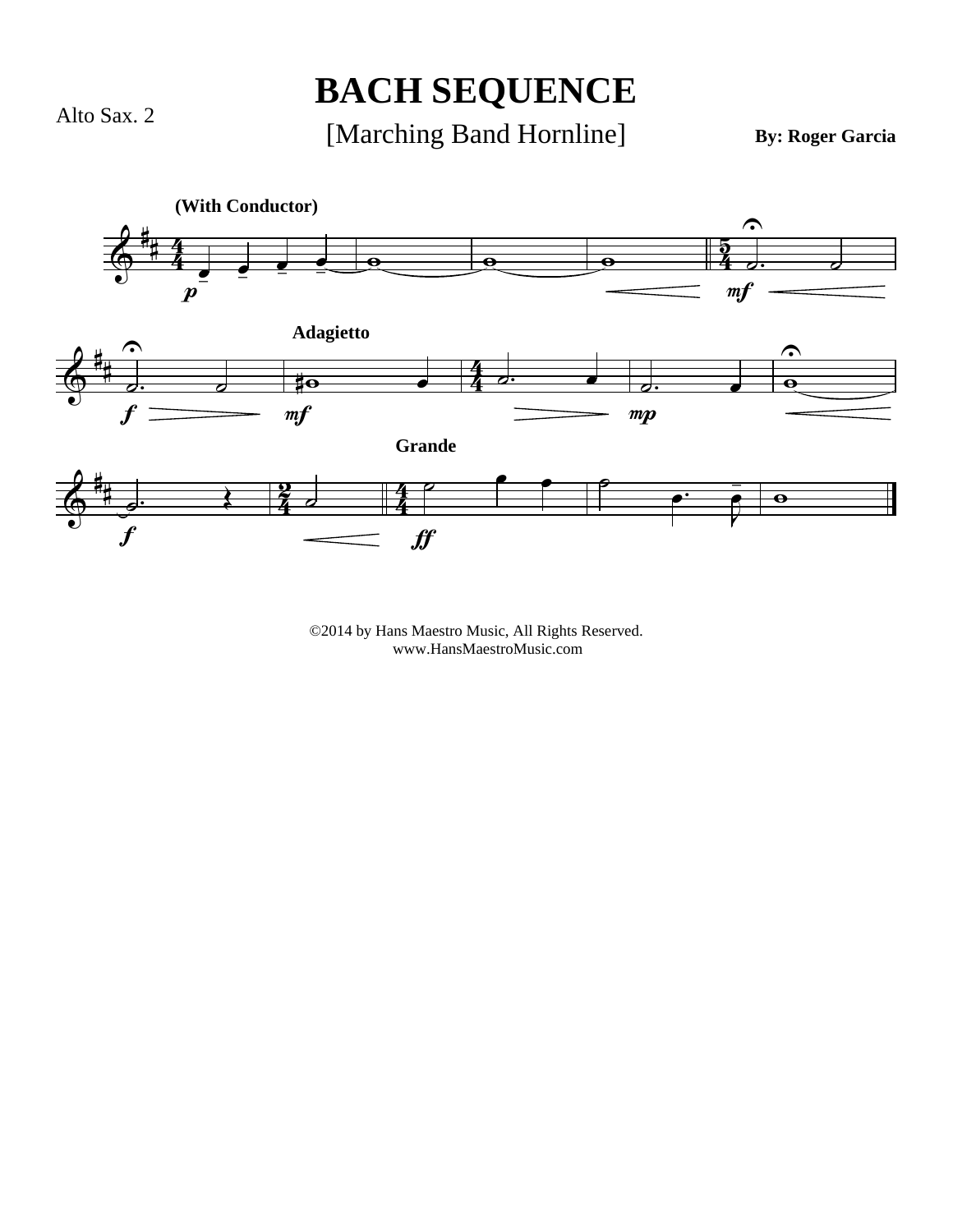Tenor Sax.

## **BACH SEQUENCE**

#### [Marching Band Hornline]

**By: Roger Garcia**

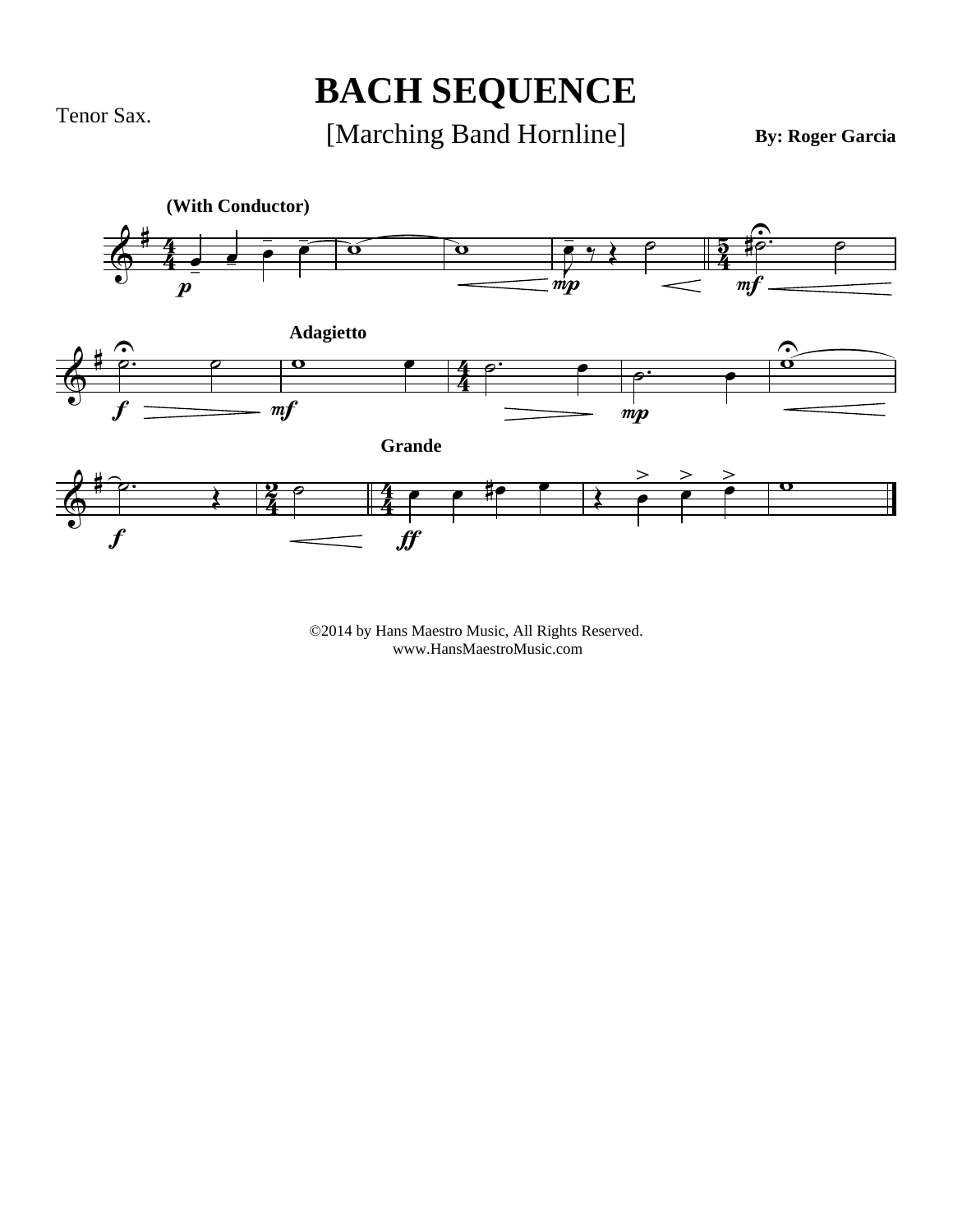Baritone Sax.

## **BACH SEQUENCE**

[Marching Band Hornline]

**By: Roger Garcia**

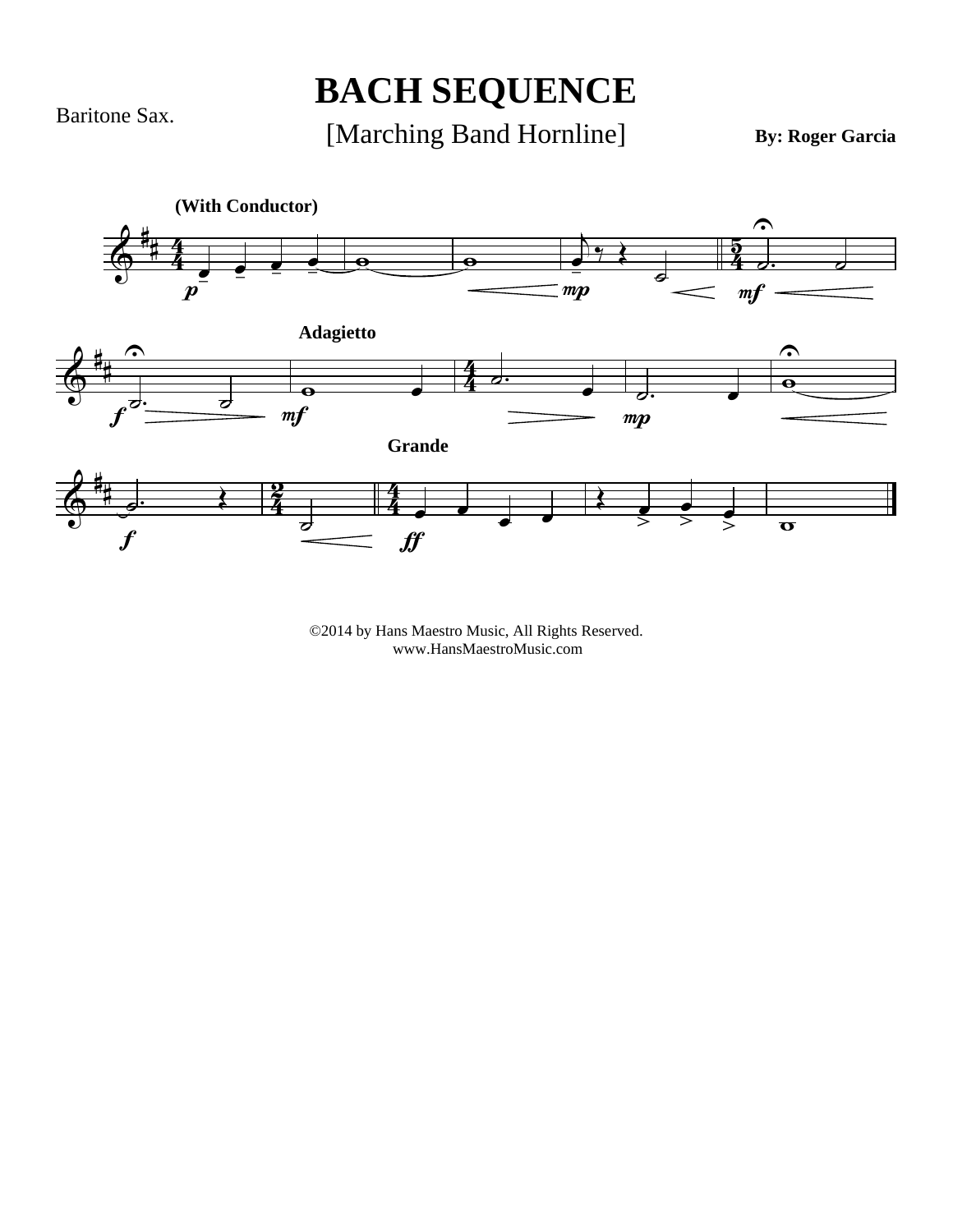Trumpet 1

## **BACH SEQUENCE**

[Marching Band Hornline]

**By: Roger Garcia**

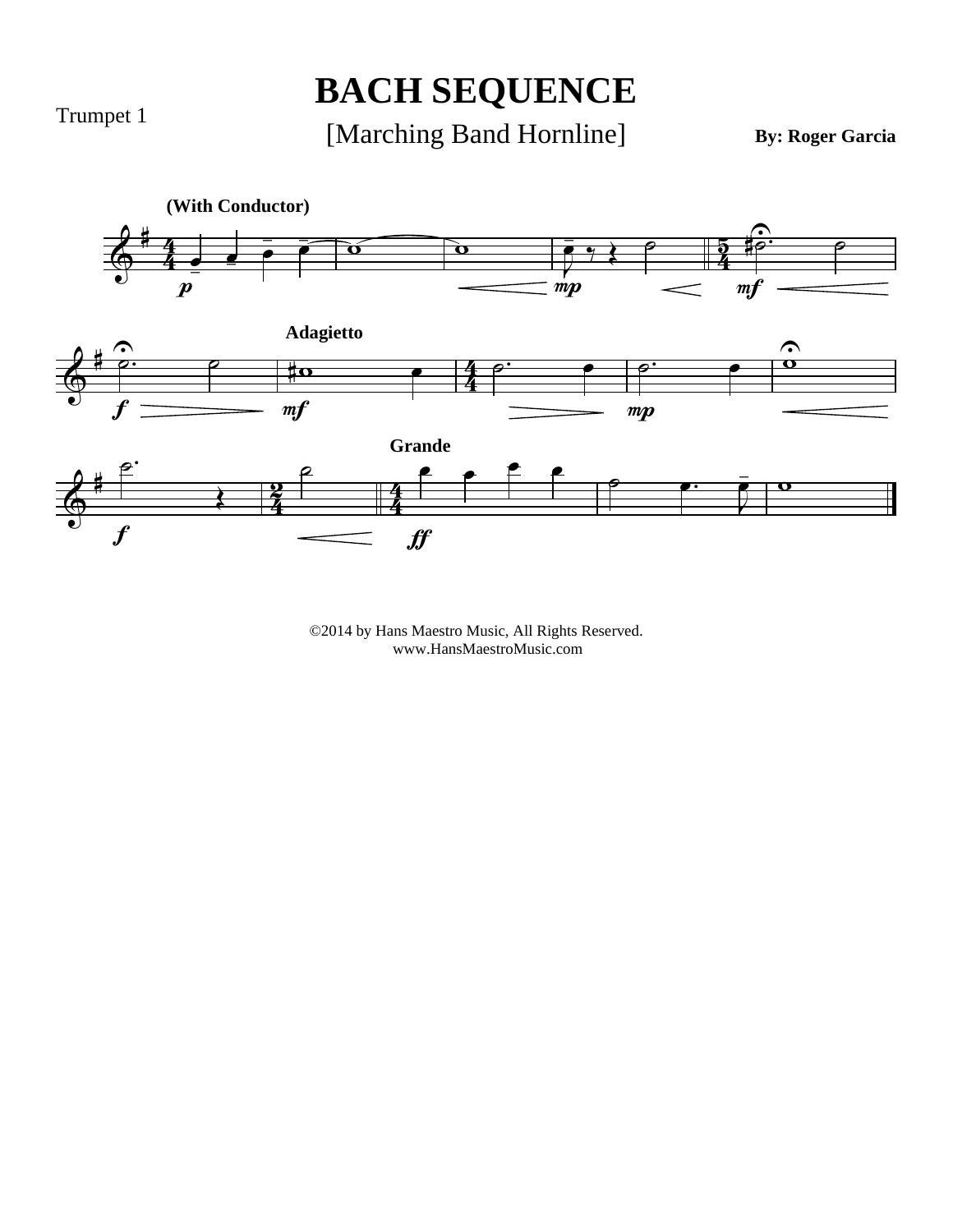Trumpet 2

## **BACH SEQUENCE**

[Marching Band Hornline]

**By: Roger Garcia**

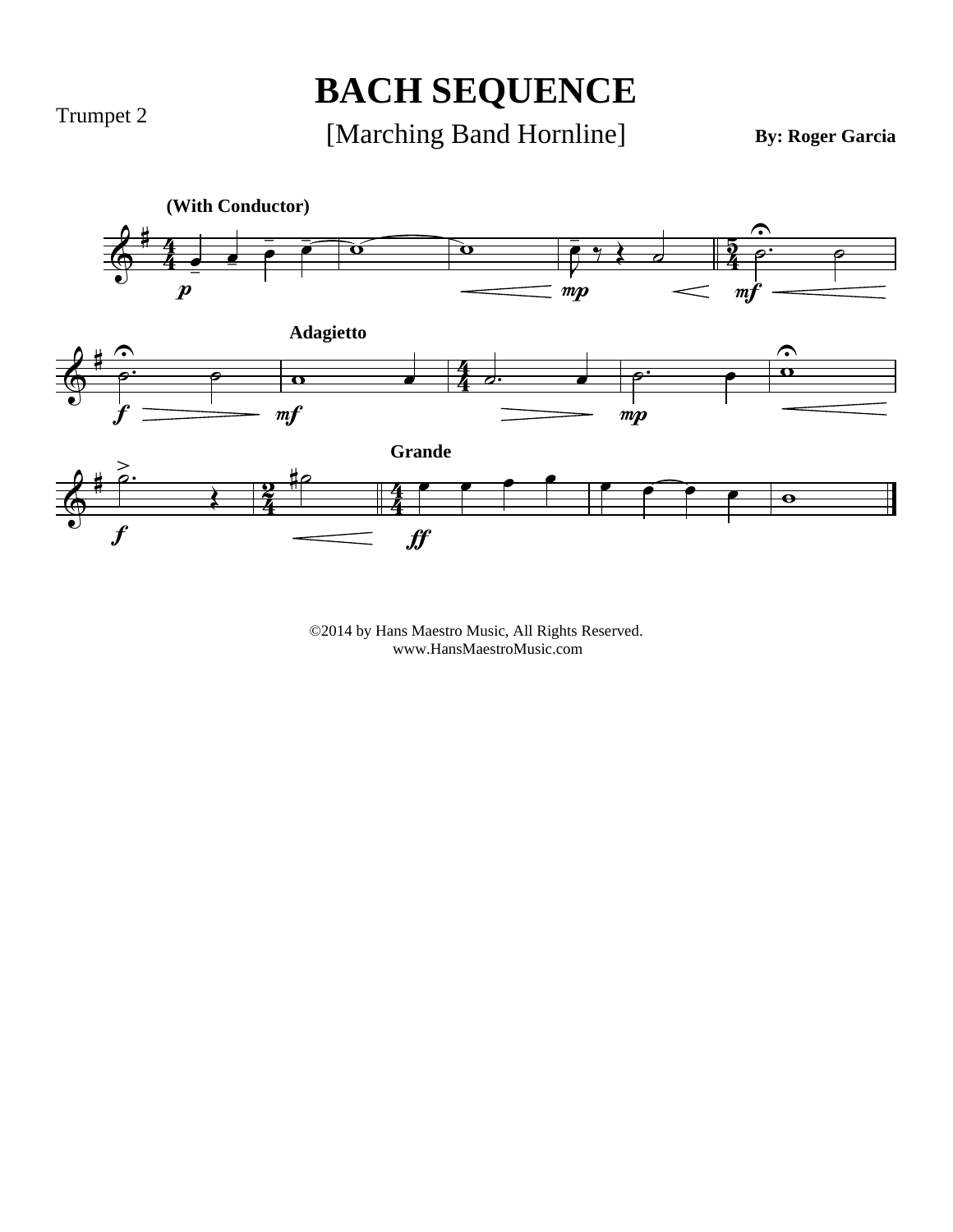Trumpet 3

## **BACH SEQUENCE**

#### [Marching Band Hornline]

**By: Roger Garcia**

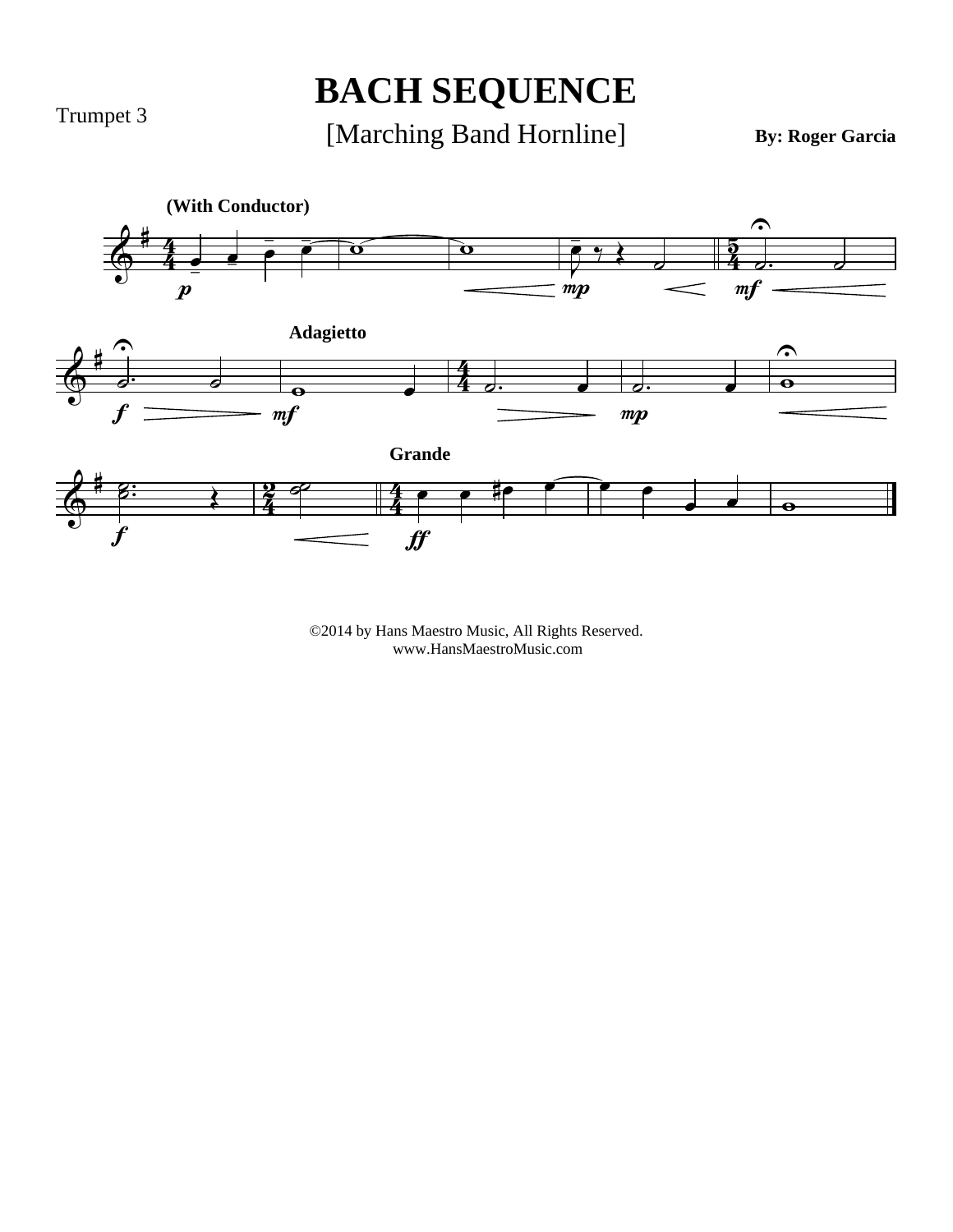Mellophone 1

## **BACH SEQUENCE**

[Marching Band Hornline]

**By: Roger Garcia**

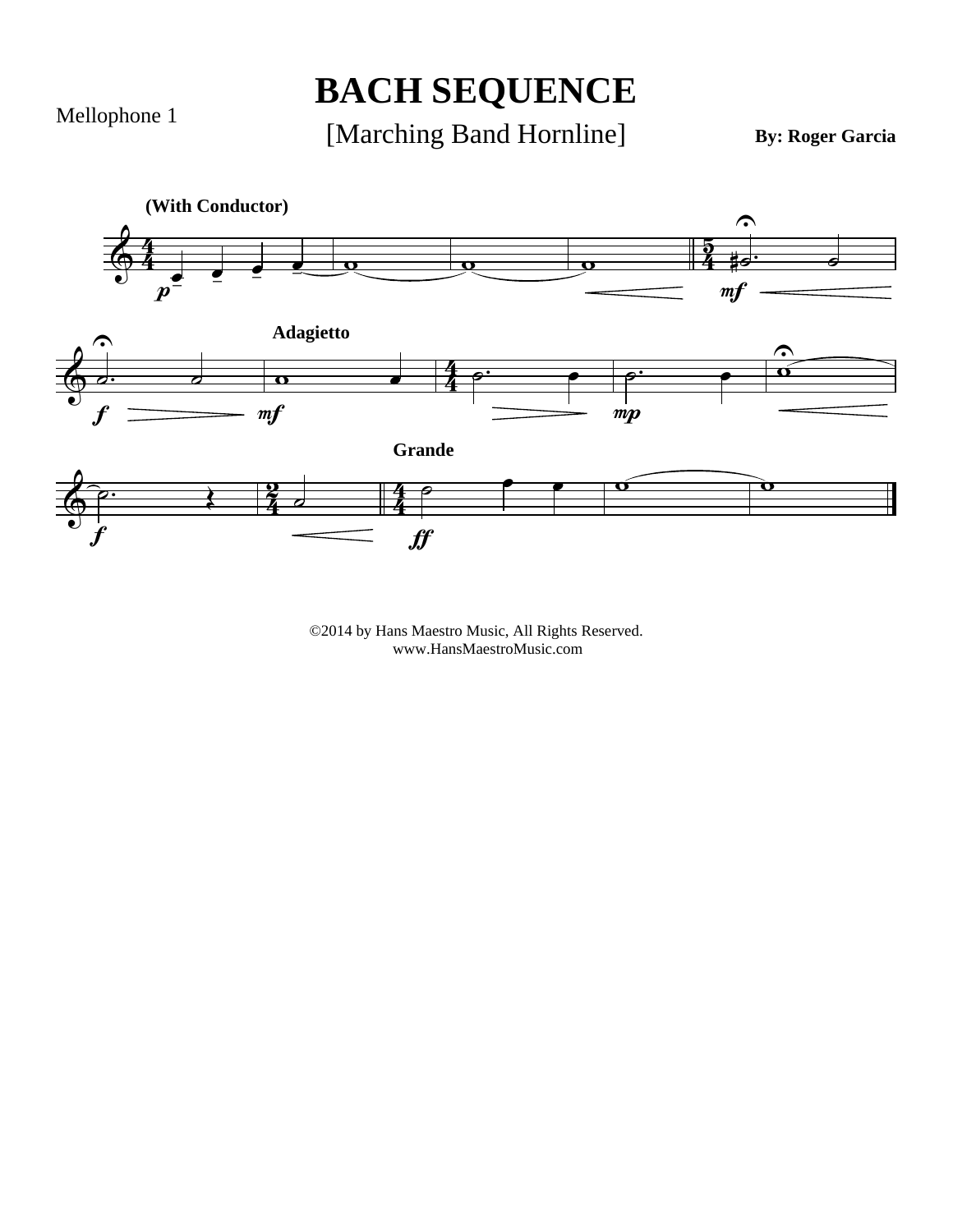Mellophone 2

### **BACH SEQUENCE**

[Marching Band Hornline]

**By: Roger Garcia**

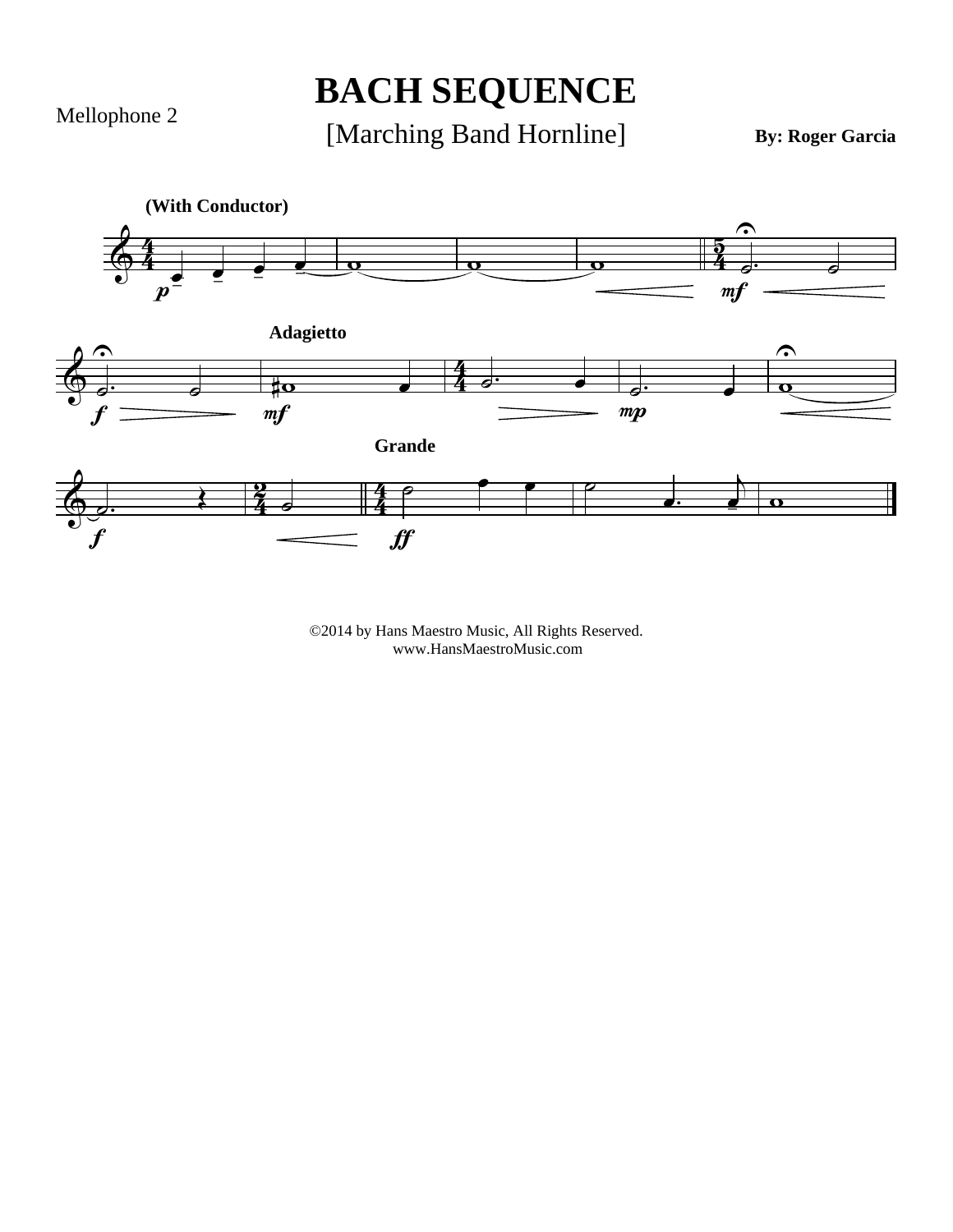Trombone 1

## **BACH SEQUENCE**

[Marching Band Hornline]

**By: Roger Garcia**

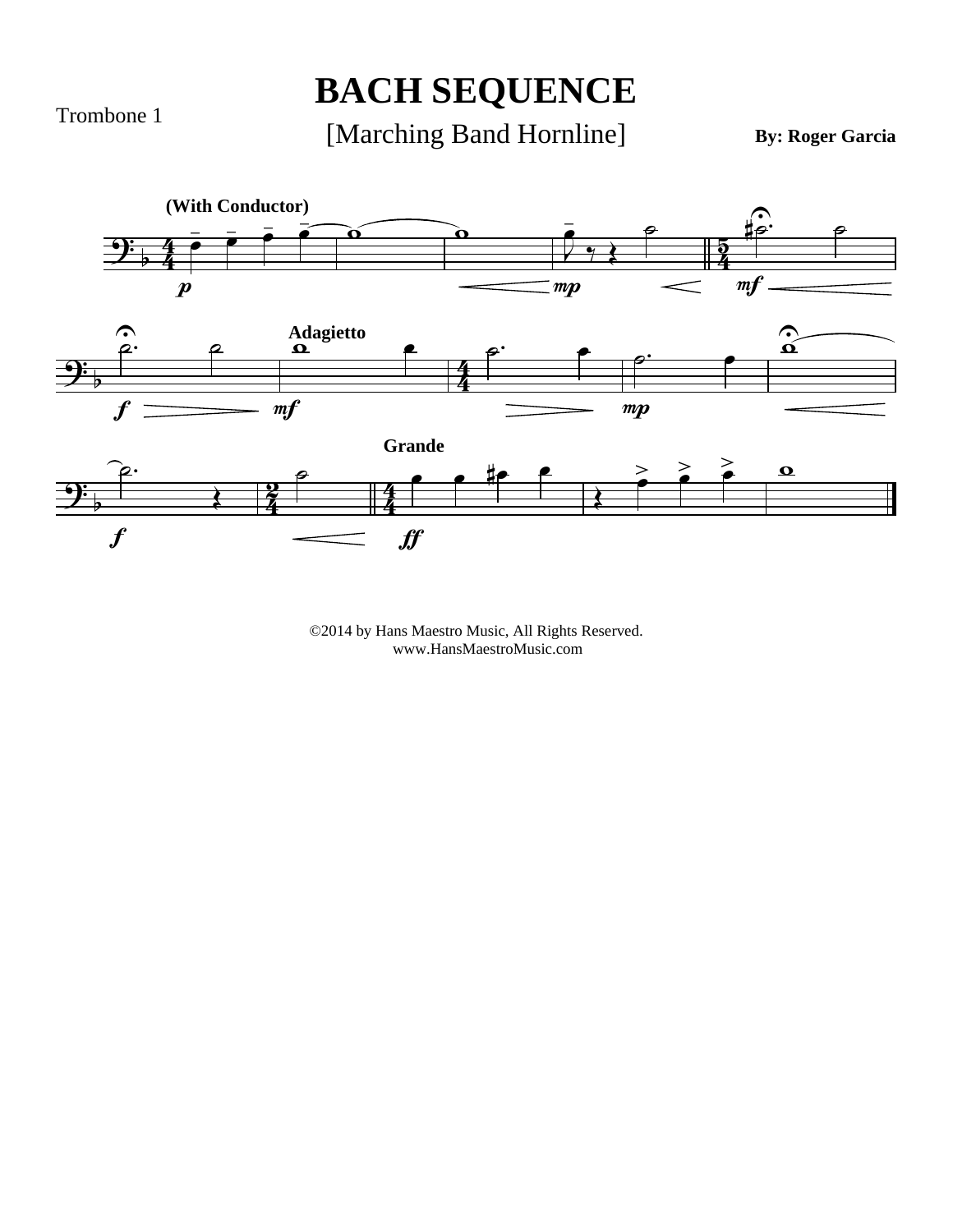Trombone 2

## **BACH SEQUENCE**

#### [Marching Band Hornline]

**By: Roger Garcia**

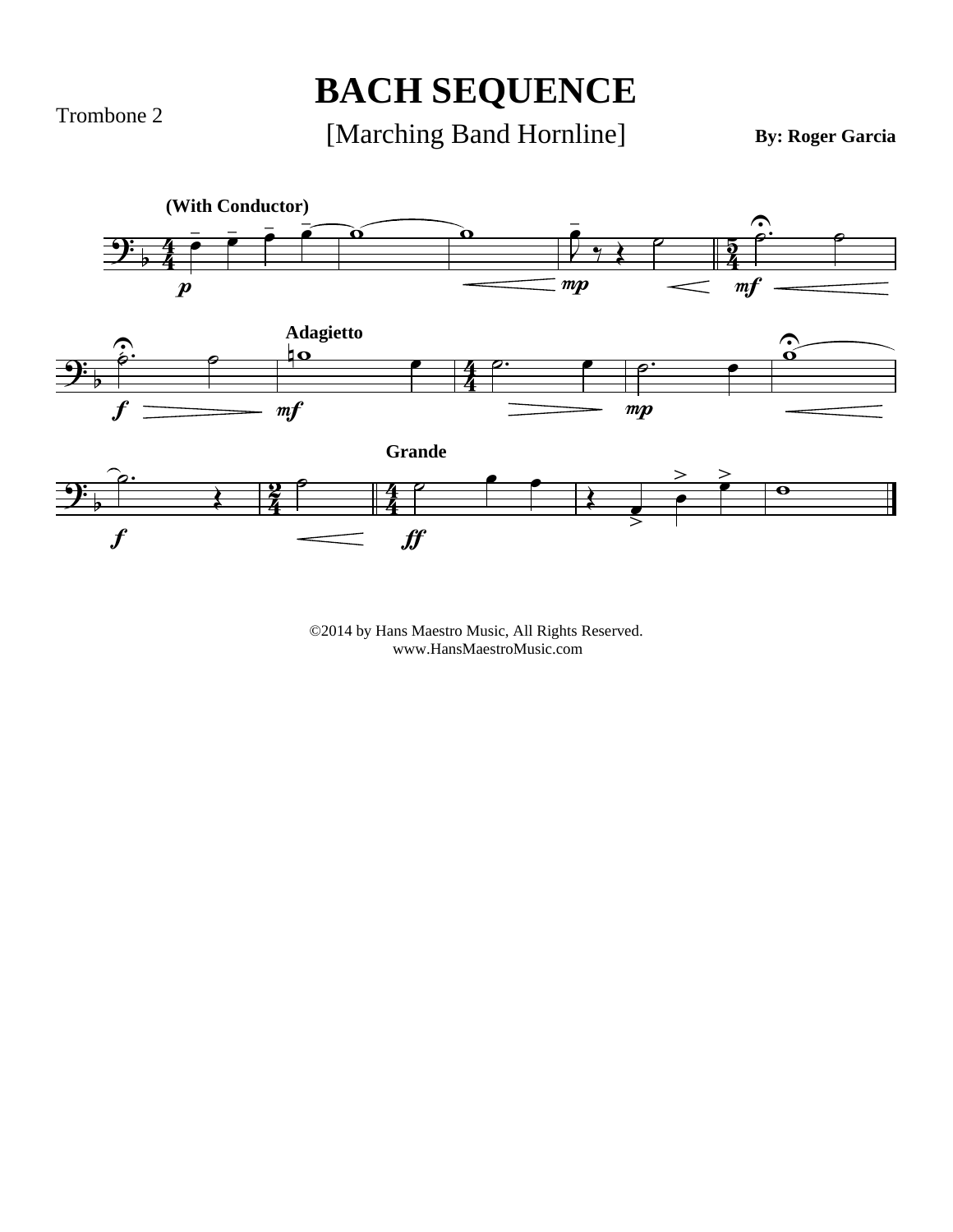Euphonium

## **BACH SEQUENCE**

#### [Marching Band Hornline]

**By: Roger Garcia**